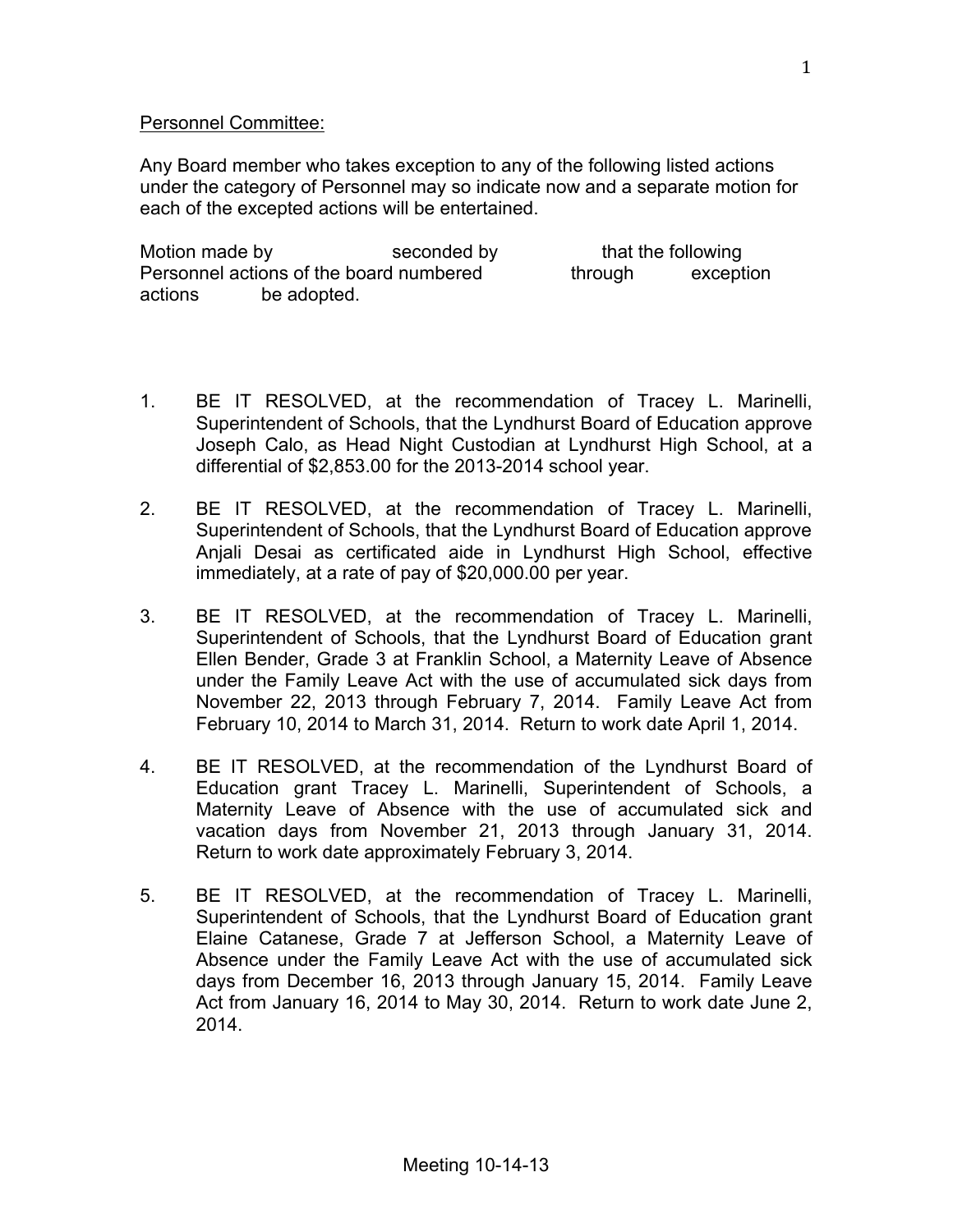2

- 6. BE IT RESOLVED, at the recommendation of Tracey L. Marinelli, Superintendent of Schools, that the Lyndhurst Board of Education grant Rosemarie Scimeca, Grade 3 at Columbus School, a Maternity Leave of Absence under the Family Leave Act with the use of accumulated sick days from January 13, 2013 through January 28, 2014. Family Leave Act from January 29, 2014 to April 30, 2014. Return to work date May 1, 2014.
- 7. BE IT RESOLVED, at the recommendation of Tracey L. Marinelli, Superintendent of Schools, that the Lyndhurst Board of Education grant Kelly Fitzgibbon, Grade 2, at Columbus School, a Maternity Leave of Absence under the Family Leave Act with the use of accumulated sick days from January 13, 2014 through March 31, 2014. Family Leave Act from April 1, 2014 through June 20, 2014. Return to work September 2014.
- 8. BE IT RESOLVED, at the recommendation of Tracey L. Marinelli, Superintendent of Schools, that the Lyndhurst Board of Education appoint Brianna Balkin as Head Bowling Coach for the 2013-2014 school year at a salary of \$4,214.00 (Step 1). Employment will be provisional, subject to authorization approval of criminal history background check, and subject to submission of all required application documents.
- 9. BE IT RESOLVED, at the recommendation of Tracey L. Marinelli, Superintendent of Schools, that the Lyndhurst Board of Education appoint Marc Petruzziello as Assistant Ice Hockey Coach for the 2013-2014 school year at a salary of \$5,588.00 (Step 1).
- 10. BE IT RESOLVED, at the recommendation of Tracey L. Marinelli, Superintendent of Schools, that the Lyndhurst Board of Education approve a differential for Nicholas Coffaro, Assistant Superintendent/High School Principal in the amount of \$15,000.00, for the 2013-2014 school year, effective August 13, 2013.
- 11. BE IT RESOLVED, at the recommendation of Tracey L. Marinelli, Superintendent of Schools, that the Lyndhurst Board of Education place the following employee on the proper step of the salary guide, effective September 1, 2013:

Tanya Pastor From: MA + 30 @\$65,405 To: MA + 45 @ \$69,405

12. BE IT RESOLVED, at the recommendation of Tracey L. Marinelli, Superintendent of Schools, that the Lyndhurst Board of Education rescind only Margaret Weckstein's stipend of \$4,000.00 for Costumes & Publicity (Musical) motion #8, Meeting September 16, 2013.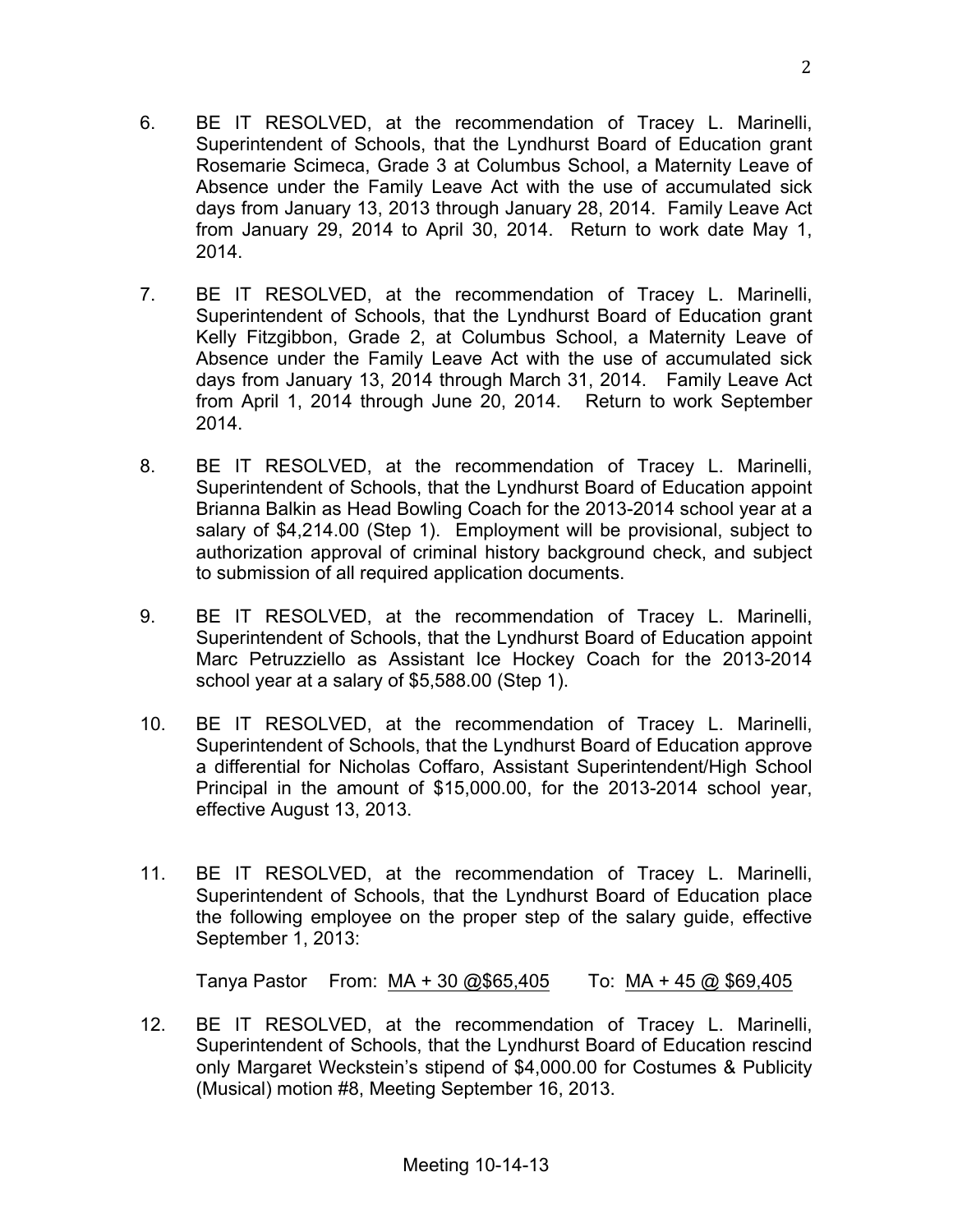13. BE IT RESOLVED, at the recommendation of Tracey L. Marinelli, Superintendent of Schools, that the Lyndhurst Board of Education appoint the following stipend positions for the 2013-2014 school year:

| <b>Fencing Club Advisor</b>              | \$4000.00    |
|------------------------------------------|--------------|
| 8 <sup>th</sup> Grade Advisor (RS)       | 810.00<br>S  |
| 8 <sup>th</sup> Grade Advisor (LS)       | 810.00<br>\$ |
| 8 <sup>th</sup> Grade Advisor (JS)       | \$<br>810.00 |
| Yearbook Advisor (LS)                    | \$<br>988.00 |
| Yearbook Advisor (JS)                    | \$<br>988.00 |
| Yearbook Advisor (RS)                    | 494.00<br>\$ |
| Yearbook Advisor (RS)                    | \$<br>494.00 |
| <b>Student Council Advisor(RS)</b>       | \$<br>494.00 |
| <b>Student Council Advisor(RS)</b>       | \$<br>494.00 |
| <b>Student Council Advisor (LS)</b>      | \$<br>494.00 |
| Student Council Advisor (LS)             | \$<br>494.00 |
| Student Council Advisor (JS)             | \$<br>988.00 |
| Jr. FBLA Advisor                         | \$<br>878.00 |
| Costumes & Publicity Coord.              | \$2847.00    |
| Newsletter Advisor (LS)                  | \$<br>878.00 |
| Newsletter Advisor (RS)                  | 439.00<br>\$ |
| Newsletter Advisor (RS)                  | 439.00<br>\$ |
| Newsletter Advisor (JS)                  | 878.00<br>\$ |
| Jr. National Honor Society (LS) \$878.00 |              |
| Jr. National Honor Society (JS) \$878.00 |              |
| Jr. National Honor Society (RS) \$878.00 |              |
| <b>Middle School Play Director</b>       | \$3500.00    |
| <b>Middle School Play Director</b>       | \$3500.00    |
| H.S. Play Scenery Coord.                 | \$1477.00    |
|                                          |              |

14. BE IT RESOLVED, at the recommendation of Tracey L. Marinelli, Superintendent of Schools, that the Lyndhurst Board of Education appoint the following positions for the 2013-2014 school year. Employment will be subject to approval upon completion of criminal history background check, and subject to submission of all required application documents.

| Shawna Bauer         | One-to-One Aide                               |
|----------------------|-----------------------------------------------|
| <b>Anthony Fiume</b> | Part-Time Custodian @ \$14.00 per hr.         |
| Siham Ghanam         | Breakfast/Lunch Aide @ LHS @\$10.00 per hr.   |
| Mercedes Jimenez     | Lunch Aide $@$ \$10.00 per hr.                |
| Sharon Locarro       | Lunch Aide @ Franklin School @ \$10.00 per hr |
| Michelle Martino     | Lunch Aide @ Franklin School @ \$10.00 per hr |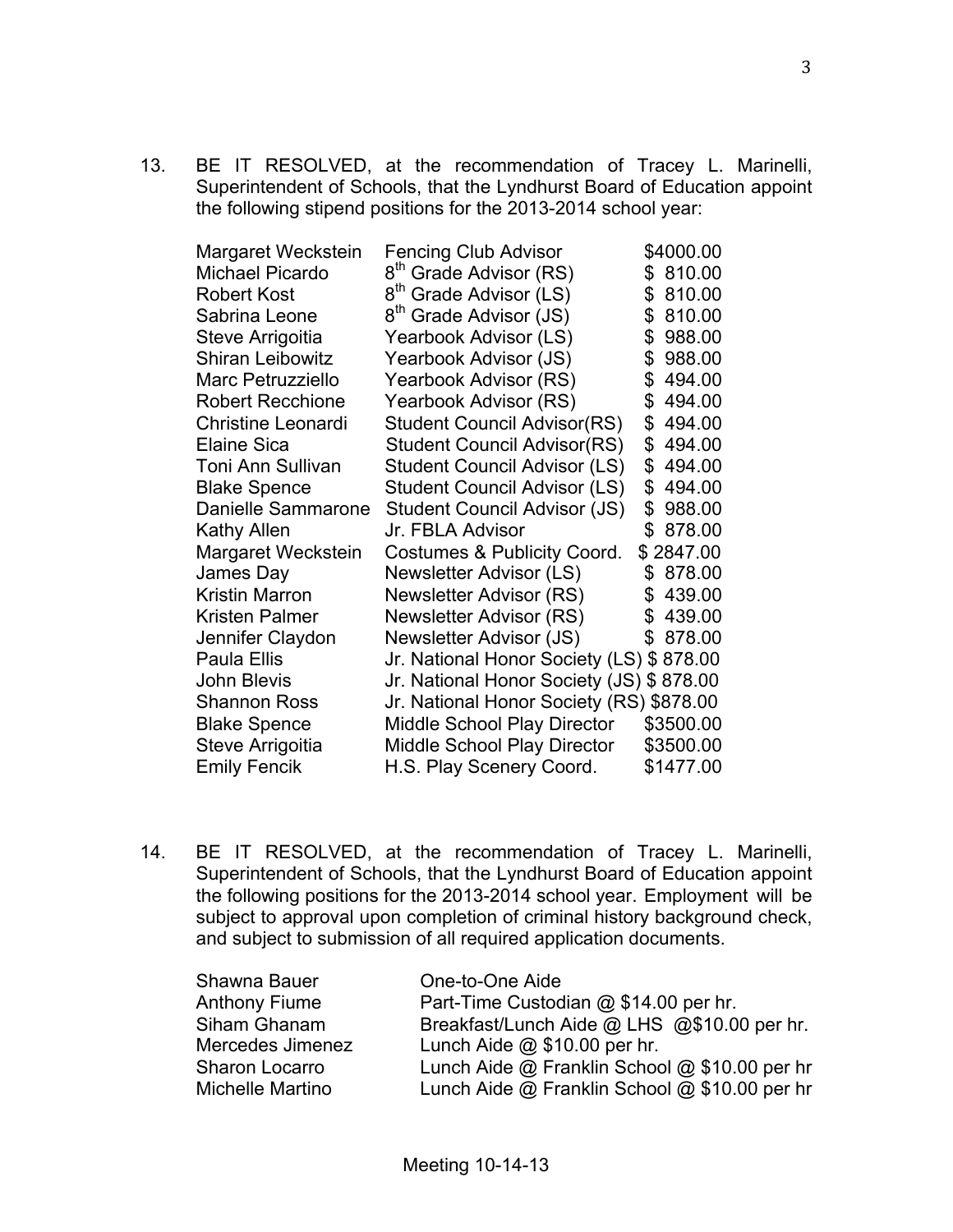| Abeer Mostafa              | Lunch Aide @ Lincoln School @ \$10.00 per hr |
|----------------------------|----------------------------------------------|
| Jeanette Nitti             | Lunch Aide $@$ \$10.00 per hr.               |
| Joseph Renna               | Part-Time Custodian @ \$14.00 per hr.        |
| Joseph Sessa               | Part-Time Custodian @ \$14.00 per hr.        |
| <b>Kelly Deane Tahaney</b> | Lunch Aide @ Roosevelt @ \$10.00 per hr.     |
| Pamela Torres              | Lunch Aide @Jeff. Comm.@\$10.00 per hr.      |
| Paulina Moreno             | Lunch Aide @Columbus @\$10.00 per hr.        |
| Kyle Mulligan              | Teacher Aide @ High School @\$10.00 per hr.  |

15. BE IT RESOLVED, at the recommendation of Tracey L. Marinelli, Superintendent of Schools, that the Lyndhurst Board of Education appoint the following substitute classroom or student aides at a salary of \$9.00 per hour for the 2013-2014 school year:

Maria Granese Isabella Guerra Linda Iavarone Katherine Mooney Kyle Mulligan Jennifer Naseef Rita Paolazzi Pat Peeters Laura Volpe

- 16. BE IT RESOLVED, at the recommendation of Tracey L. Marinelli, Superintendent of Schools, that the Lyndhurst Board of Education designate Thomas Rowland as the 504 Coordinator for the Lyndhurst School District for the 2013-2014 school year.
- 17. BE IT RESOLVED, at the recommendation of Tracey L. Marinelli, Superintendent of Schools, that the Lyndhurst Board of Education approve the following volunteers at Roosevelt School for the 2013-2014 school year:

Karen Breslin Barbara Burns Laura Cervino Luann DiPisa Tina Frey Christine Ferschweiler Michelle Miller Bernadette Montillo Debbie Peloso Pam Rivera Anne Marie Tulipani Kelly Yallo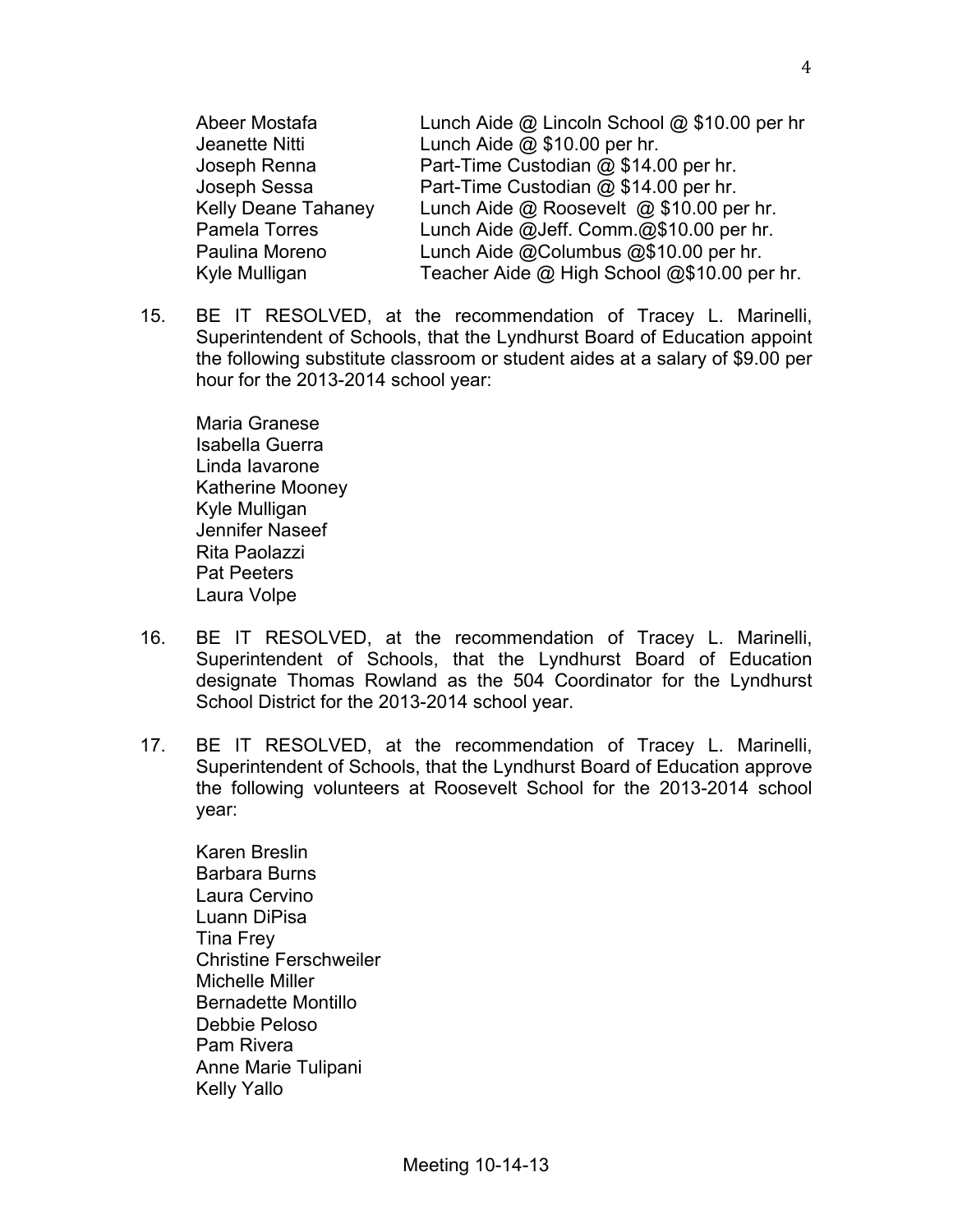18. BE IT RESOLVED, at the recommendation of Tracey L. Marinelli, Superintendent of Schools, that the Lyndhurst Board of Education approve the following volunteers at Washington School for the 2013-2014 school year:

Laura Benitez Lori Morinho Dobres JoAnn Grasso Denise Morelli Danielle Petillo Nancy Holck Christine Anthony Sharon Williams Marissa McCabe Valerie English Maureen McDowall Angela Benford Michele Ferrulli Honya Stitzer Karen Hughes Chris Bancroft Laura Sabino Cheryl Davis Korte Lori Morinho Dobres Monica Martinez Patricia Paolazzi Laurie Eckert

- 19. BE IT RESOLVED, at the recommendation of Tracey L. Marinelli, Superintendent of Schools, that the Lyndhurst Board of Education approve the following volunteers at Lincoln School for the 2013-2014 school year:
	- Lorraine Arancio Chris Bancroft Barbara Burns Lori Burns Michele Porta Cisneros Giovanna Crescimberi Karen Hughes Maureen McDowall Dana McKeon Denise Morelli Diana Ross Rebecca Sammarone Yisell Sanchez Honya Stitzer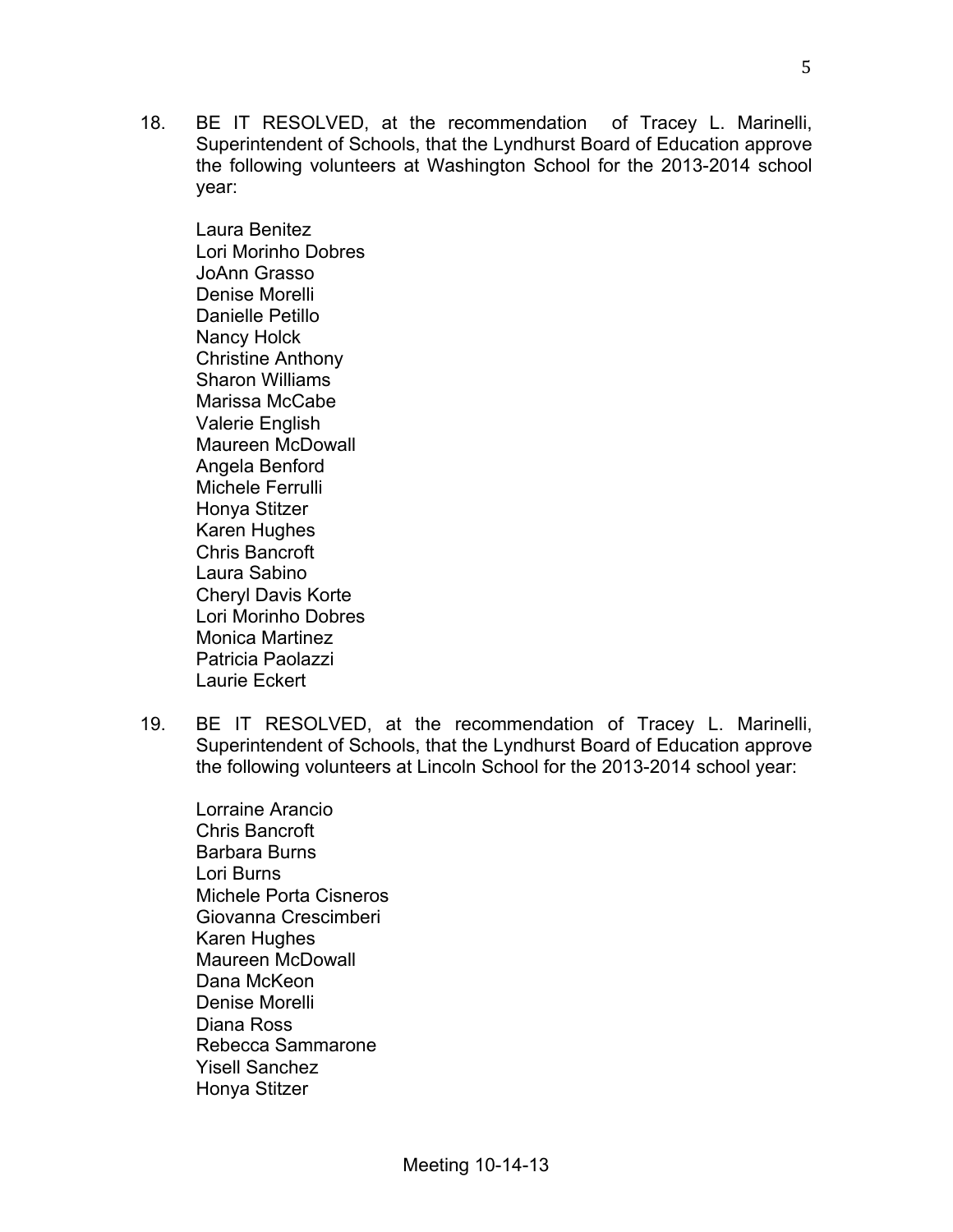20. BE IT RESOLVED, at the recommendation of Tracey L. Marinelli, Superintendent of Schools, that the Lyndhurst Board of Education approve the following Professional Development Opportunities:

| Marlene Krupp,<br>Lisa Klein &<br>Madalena Zak<br>Supervisors                                     | 10/3/13 - Fall Leadership Institute 2013<br>(BCASA)<br>Approx. \$17.36              |
|---------------------------------------------------------------------------------------------------|-------------------------------------------------------------------------------------|
| Kim Huntington                                                                                    | 10/22/13 - Fall Yearbook Workshop                                                   |
| <b>High School</b>                                                                                | Approx. \$8.99                                                                      |
| Elba Castrovinci<br>Supervisor                                                                    | 10/24/13 - Engaging Approaches to<br><b>Non-Fiction Writing</b><br>Approx. \$223.42 |
| Marlene Krupp                                                                                     | 10/25/13 - AMTNJ Annual Conference                                                  |
| Supervisor                                                                                        | Approx. \$181.74                                                                    |
| Patricia Vasto                                                                                    | 11/5/13 - Concussion Update                                                         |
| <b>High School</b>                                                                                | Approx. \$149.00                                                                    |
| Melissa Hamilton                                                                                  | 12/4 - 12/5/13, PECS Level I Training                                               |
| Washington School                                                                                 | Approx. \$395.00                                                                    |
| <b>Judy Dodson</b><br>Franklin School                                                             | 12/9/13 - Northeast Conference for School<br><b>Based SLP's</b><br>Approx. \$229.00 |
| Kim Huntington<br>School                                                                          | 1/13/14 - Adobe Photoshop Beginner & High<br>Advanced<br>Approx. \$202.79           |
| Sean Frew,<br>Melissa Martins,<br>Diane Okul, Jeri Banta,<br>Casey Thompson<br><b>High School</b> | 10/23/13 - I & RS Training<br>Approx. \$271.50                                      |
| Peter Strumolo,                                                                                   | 10/22 - 10/23/13                                                                    |
| Principal                                                                                         | <b>NJSBA Workshop &amp; Exhibition</b>                                              |
| <b>Franklin School</b>                                                                            | Approx. \$102.00                                                                    |